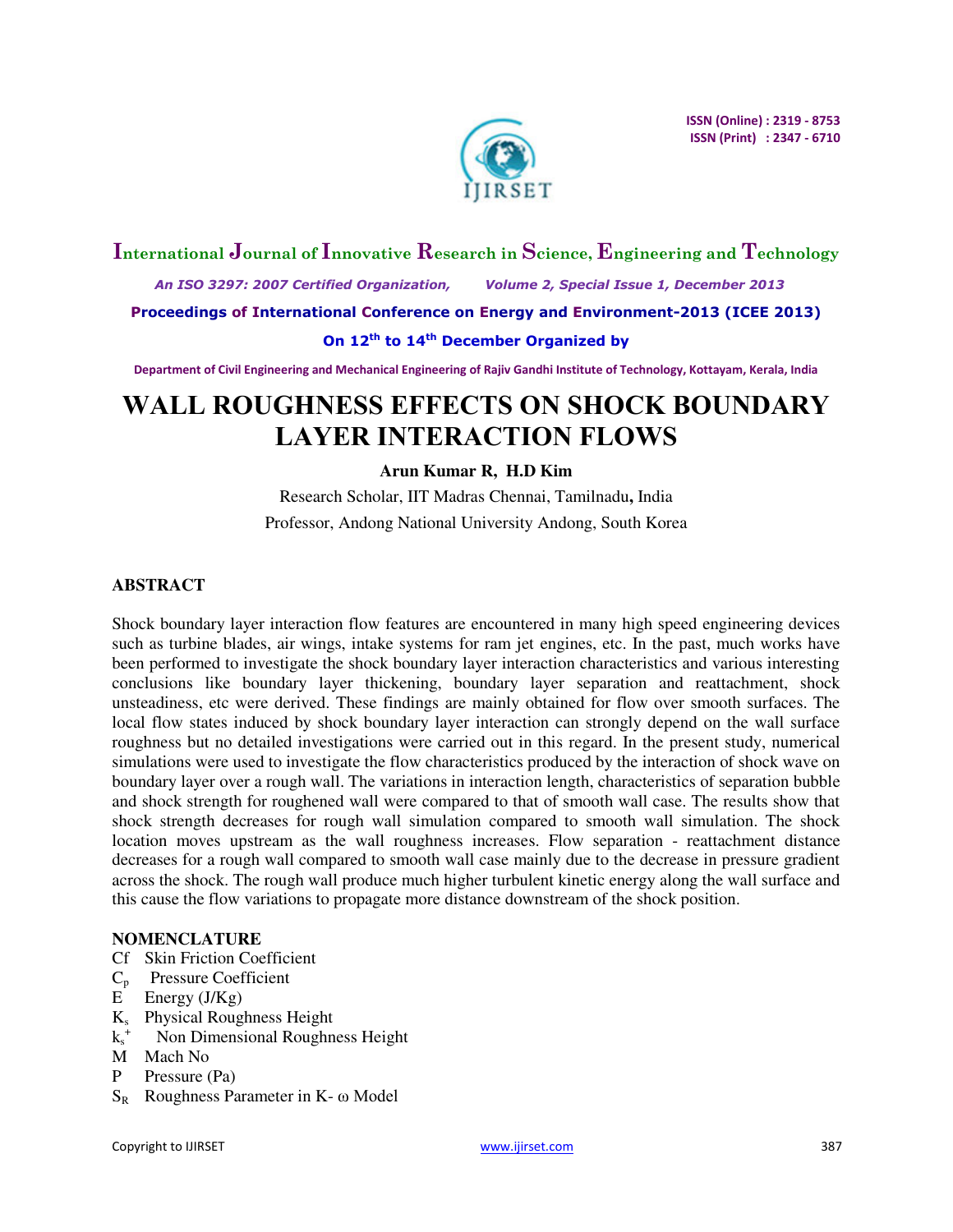## T Temperature (K)

- U Velocity (m/s)
- $u^+$ N on Dimensional Velocity
- u τ Shear Velocity
- $y^+$ Non-Dimensional Distance from Wall

#### **1. INTRODUCTION**

Shock boundary layer interaction is one of the classical problems involved in shock wave dynamics which was well studied and documented in the past **[1-3]**. Shock wave interaction on the boundary layer causes many salient features on the local as well as the whole flow field such as flow separation and reattachment, boundary layer thickening, shock unsteadiness etc. A schematic diagram as shown in Figure.1 clearly explains the local variation of the flow field near the interaction region of shock wave.



#### FIGURE . 1 SCHEMATIC DIAGRAM OF SHOCK BOUNDARY LAYER INTERACTION [REF.1].

These interaction effects widely depend on the upstream flow parameters. Kooi **[4]** observed that as the upstream Mach number increases the separation bubble, caused by the shock wave interaction on boundary layer, grows. Another important parameter on which the shock boundary layer interaction depends is the incoming boundary layer characteristics. In wall bounded supersonic flows, the boundary layer region very near to the wall exhibits a subsonic flow and through this region the pressure rise information produced by shock wave will be passed to the upstream side. This eventually causes thickening of boundary layer. The subsonic region produced by a turbulent boundary layer is much smaller than that produced by a laminar boundary layer. This cause stronger separation region for laminar boundary layer compared to turbulent boundary layers.

Shock waves are also commonly seen in many transonic aerodynamic applications such as turbo machinery systems, aircrafts wing etc. Even though the flow being transonic, shock waves are produced in majority of these applications mainly when the flow passes through aerodynamic shapes such as a bump or an aerofoil used in such devices. Transonic boundary layer separation produced on an axisymmetric bump model was studied by Bachalo et al **[5]**. Their experimental data's provided ample information regarding the shear stress variation from the interaction region to the reattachment position. An experimental study on the shock boundary layer interaction in an aerofoil of circular bump shape was carried out by Liu et al **[6]**. Their experiment given greater insight regarding the flow separation characteristics over transonic bump flows. They pointed out that as the shock strength increases the flow separation and reattachment effects also increases.

From these past studies much advancement has been achieved for the shock boundary layer problems subjected to smooth wall. But for a rough wall the shock boundary layer interaction problems becomes more complex. The wall surface roughness significantly affects the boundary layer profiles. The general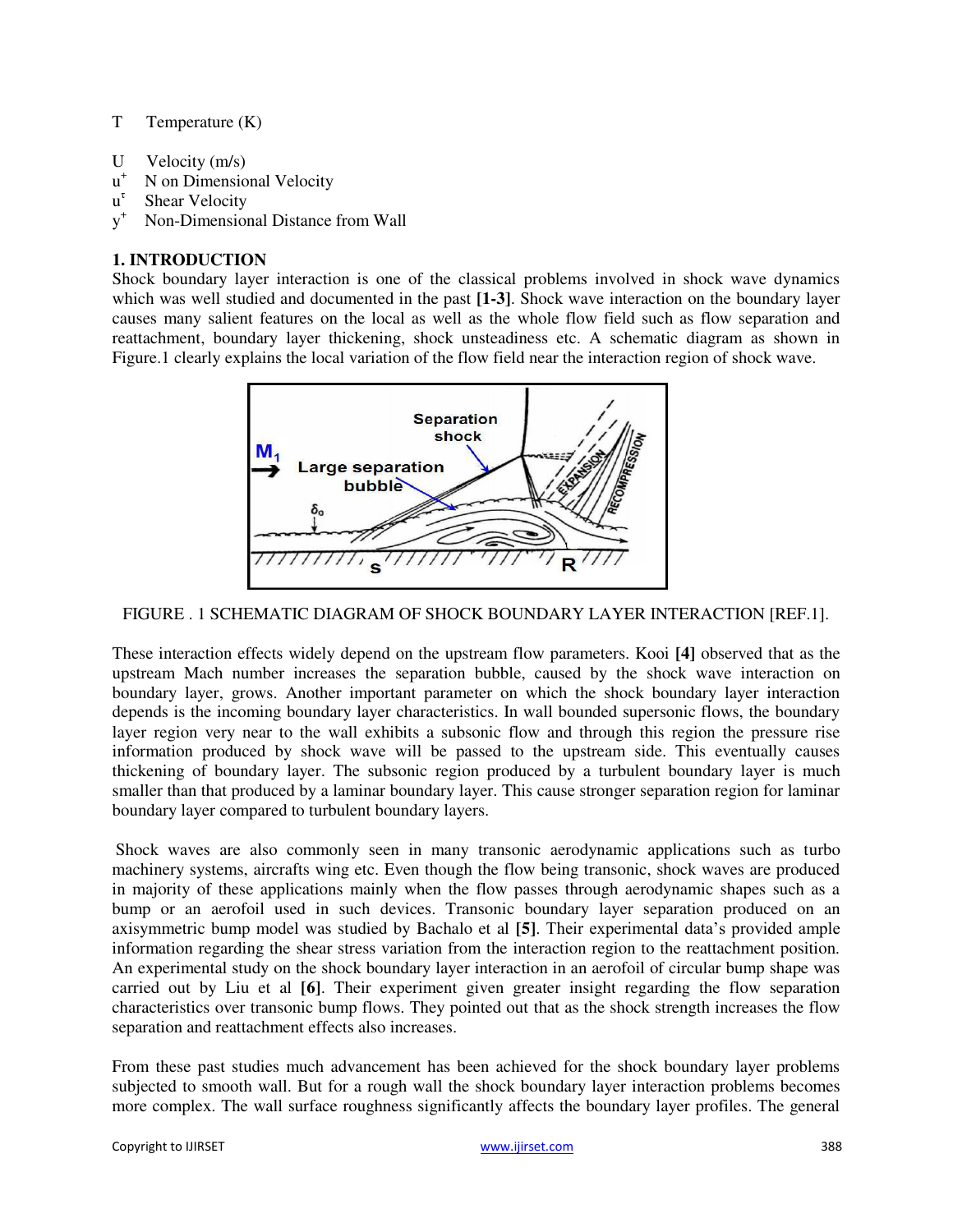logarithmic wall law, which is used to model the near wall fluid layer, will show discrepancies with the addition of wall surface effects. The effect of surface roughness on the flow characteristics in the turbulent boundary layer was studied in detail by Akinlade et al **[7]**. They formulated a modified wall law to include the roughness effects. They also pointed out that the surface roughness enhances the turbulence kinetic energy. The effect of supersonic flow features over a rough flat plate was studied by Babinsky et al **[8]**. They observed that the wall surface have a prolonged influence to the far downstream flow also. Inger et al **[9]** did an experimental analysis on a transonic circular bump with different roughness values to study the effect of roughness parameter on shock boundary layer interaction flow field. They observed that an increase in wall surface roughness causes reduction in shock strength.

Even though much of the flow features associated with shock turbulent boundary layer interaction problems are well understood, the effect of surface roughness on such flow fields are not yet properly studied. In this paper a 2-D CFD method was employed to investigate the effects of surface roughness on the shock boundary layer interaction flow field. The CFD simulations were carried out on circular arc bump geometry with dimensions same as that used in the experimental study conducted by Inger. The present study mainly focuses to have a detail understanding about the variations in shock bounder layer interaction flow features like shock strength, flow separation, interaction distance etc. under the influence of rough wall. The accuracy of different turbulence models in predicting shock boundary layer interaction flows subjected to rough wall were also compared.

## **2.CFD ANALYSIS**

## **2.1Computational Model**

A 2-D circular bump geometry with dimensions identical to that of Inger's experimental model was used for the present simulation. The width of the computational domain is 190 mm. The details of the computational domain are shown in Figure.2.



## FIGURE.2 SCHEMATIC DIAGRAM OF COMPUTATIONAL DOMAIN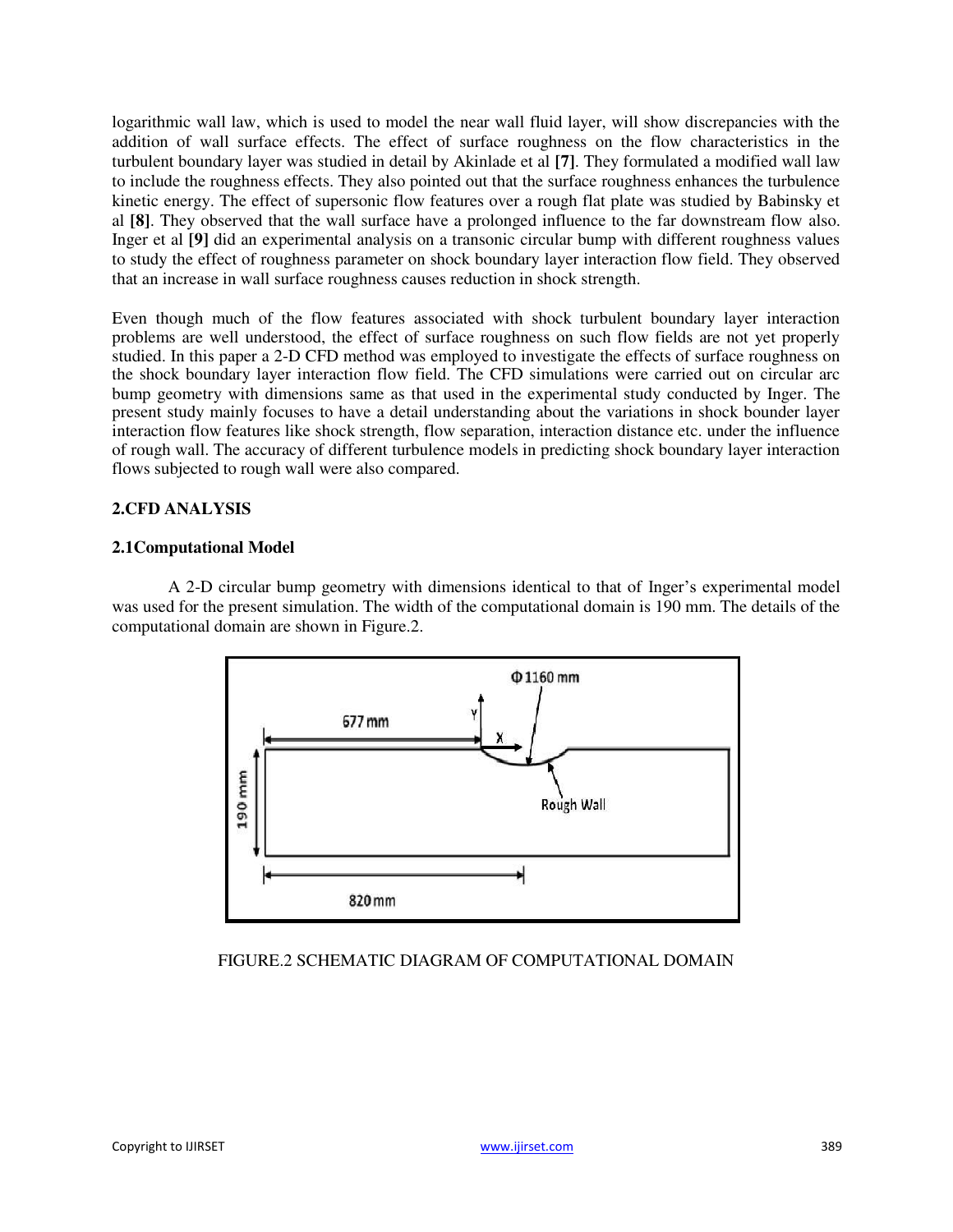#### **2.2 Mesh Independence Study**



#### FIGURE.3 NORMALIZED STATIC TEMPERATURE DISTRIBUTIONS ALONG CENTER LINE FOR DIFFERENT GRIDS.

The domain was discretized using structured quadrilateral cells with clustering of cells close to the wall. A grid independence study was carried out to arrive at an optimum mesh size. The operating and boundary conditions for the mesh independence study were taken as same as that of Case-a shown in Table.1. Figure.3 shows the temperature variation along the center line for the simulations with four different grid sizes. It was observed that the final grid system with number of cells of 1400x125 does not show considerable variation from the previous and hence considered for the analysis.

#### **2.3 Governing Equations and Numerical Schemes**

The flow properties variations are calculated by solving the compressible form of conservation equations for continuity, momentum and energy equations in two dimensional co ordinate system. For modeling the turbulence, SST k-ω model, which is basically a RANS based method, was used. The working gas density variation is modeled using ideal gas equations and to account for the variation in viscosity with respect to temperature, Sutherland approach was used. Roe-FDS method was used for the discretization of flux components in the governing equation. The cell centred solutions are extrapolated to the face centres by using second order schemes. The governing flow equations were solved in the coupled form using commercial solver, Fluent.

Most of the turbulence model uses the wall function correlations to resolve the roughness effects. The turbulence models like k-epsilon and Reynolds stress model uses wall functions to resolve the viscous sub layer flows. In these turbulence models an additional roughness coefficient, depending upon the roughness height and type, is added to the log wall function model which in turn causes a downward shift in the velocity profile. The modified wall log law is shown in Eq.1 and Eq.2.

$$
u^{+} = \frac{1}{k} \ln(y^{+}) + 5.5 - \Delta B
$$
 (1)  

$$
\Delta B = \frac{1}{k} \ln(1 + 0.3k_s^{+})
$$
 (2)

On the other hand, the omega based model does not employ the wall function based approach to determine the near wall velocity profile, but resolves the flow features up to the viscous sub layer zone using very fine grids (enhanced wall treatment). Surface roughness is incorporated into this model by implying the boundary condition for ω at the surface as shown in below equations.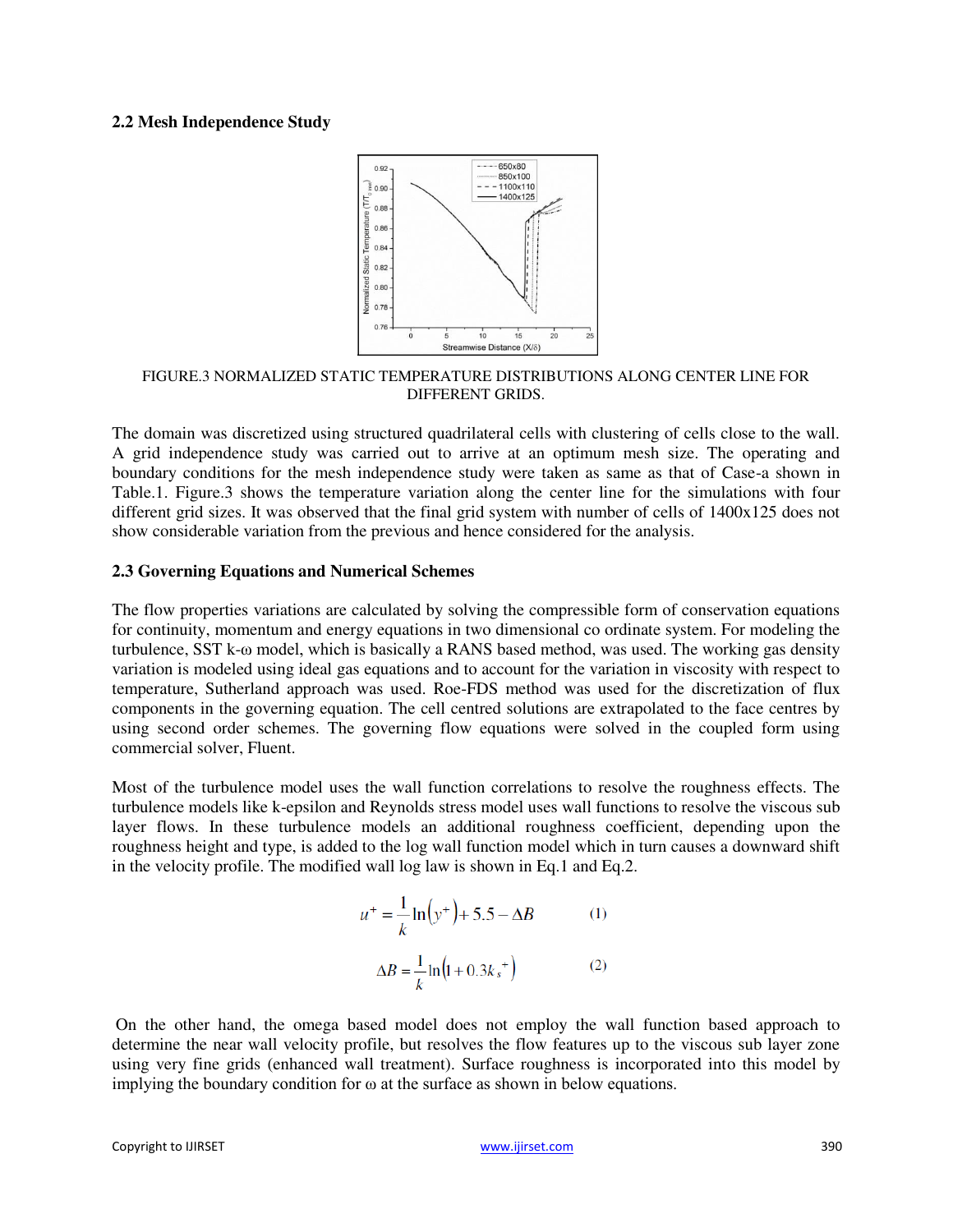$$
S_R = \begin{cases} (50/k_s^{\ast})^2 & k_s^{\ast} < 25\\ 100/k_s^{\ast} & k_s^{\ast} \ge 25 \end{cases}
$$
 (3)  

$$
\omega|_{v=0} = (u_{\tau}^2/v)S_R
$$
 (4)

#### 2.4 **Governing Equations and Numerical Schemes**

In this section, the accuracy of different turbulence model in predicting the surface roughness effect on shock boundary layer interaction flow field was compared. Three different cases with same boundary conditions but with different turbulence models, case c as shown in Table.1, were simulated and are compared with the experimental results obtained by Inger. The experimental study by Inger was carried out with upstream conditions of 0.4 bar stagnation pressure (gauge value), free stream Mach No. of 0.73, inlet stagnation temperature of 310 k and Reynolds number based on model chord of 1.76 x  $10^6$ . The present computational study also used the same inlet conditions as that of the experiment. In the experiment the back pressure was varied using a throat to control the shock position and the value of the back pressure was not specified. For the present computational study, several initial simulations were carried out to obtain the required back pressure value, 98 kPa, which can predict the shock location same as that of the experiment.



FIGURE.4 PRESSURE COEFFICIENT COMARISONS PREDICTED BY DIFFERENT TURBULENCE MODELS ALONG THE BUMP SURFACE WITH ROUGHNESS HEIGHT (H)=580  $\mu$  M.

Fig.4 shows the comparison between the numerically obtained pressure coefficients along the bump surface with h=580  $\mu$  m for different turbulence models with the experimental results. For SST k-  $\omega$ model the wall effects are modeled using enhanced wall treatment which requires the first layer height falling within the viscous sub layer. For the present study with SST k- ω turbulence model, the free stream y<sup>+</sup> value was maintained with in a value of 4. For the simulations with Realizable k-ε and RSM models the wall effects were modeled using a non equilibrium wall function approach in which case the first layer height should be outside the buffer layer and empirical correlations are used to bridge the inner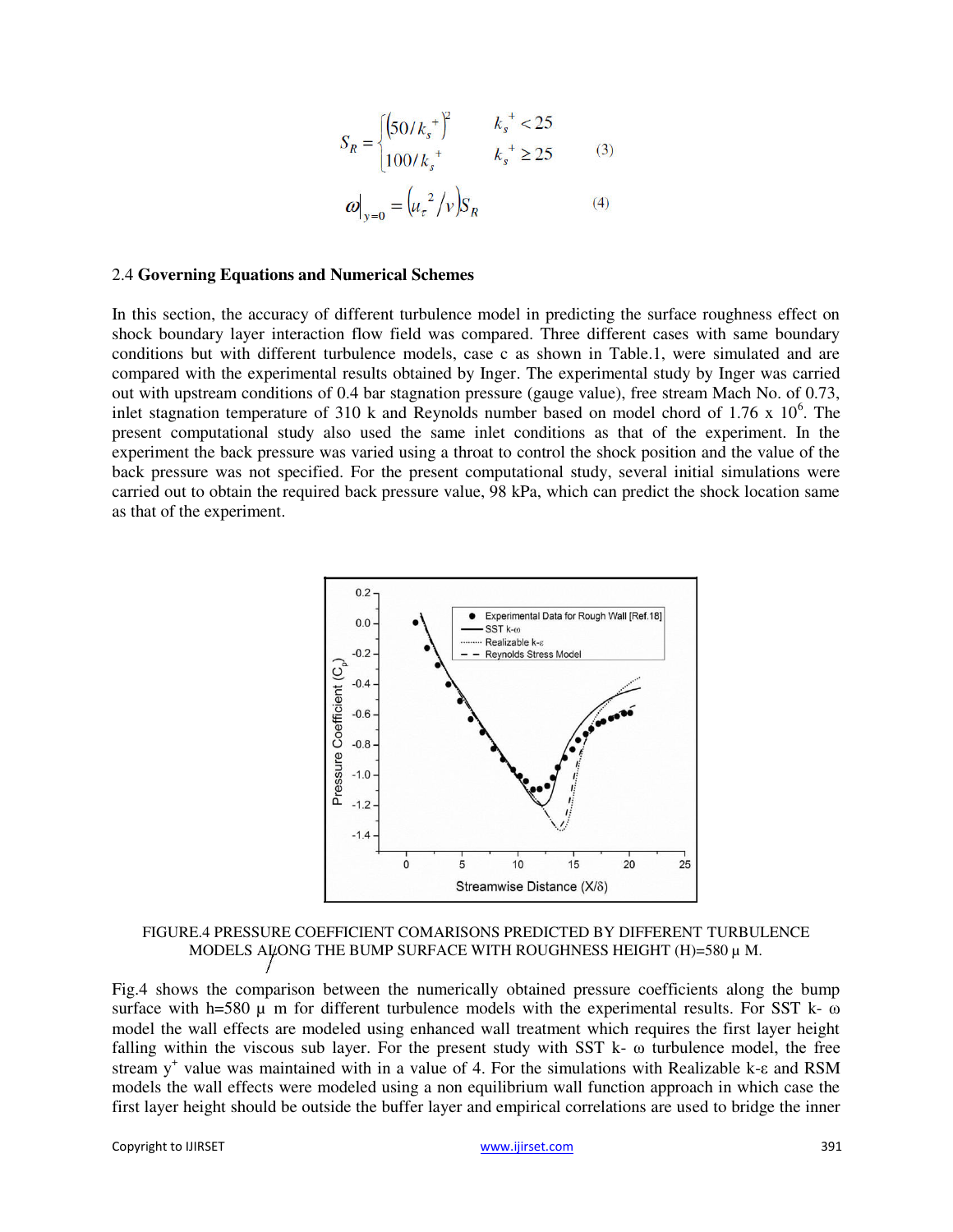viscous sub layer with the outer turbulent layer.

For the present study with Realizable k- $\varepsilon$  and RSM turbulence models, the free stream  $y^+$  value was maintained with in a value of 40, which is well outside the buffer zone. It can be noticed that the SST k-ω turbulence model predicts the roughness effects on shock boundary layer interaction flows more reasonably compared to the wall function based Realizable k-ε and Reynolds Shear Stress (RSM) models. The numerical result also shows that downstream of the shock front the pressure coefficient values are little over predicted by all turbulence models. This may be because of the non equilibrium effects associated with the shock front.

#### **3. RESULTS AND DISCUSSION**

For the present study, the disparities in flow characteristics that can happen to shock boundary layer interaction problems under rough wall condition were investigated in detail. Four cases with different wall roughness size were simulated and the boundary condition details are shown in Table.1. For all the cases turbulence modeling was done using SST k-ω model.

#### TABLE.1 COMPUTATIONAL CONDITIONS FOR THE PRESENT CFD STUDY

|             | Inlet    | Outlet   |                       |
|-------------|----------|----------|-----------------------|
|             |          |          | Roughness             |
| Case        | Total    | Static   |                       |
|             |          |          | size $(h)$ in $\mu$ m |
|             | Pressure | Pressure |                       |
| a           | 142 kPa  | 98 kPa   | 0                     |
| h           | 142 kPa  | 98 kPa   | 250                   |
| $\mathbf c$ | 142 kPa  | 98 kPa   | 580                   |
| d           | 142 kPa  | 98 kPa   | 1470                  |

Fig.5 shows the pressure coefficient comparison for smooth and rough walls along the bump surface. It can be noticed from the figure that as the wall roughness increases, the shock location moves upstream of the bump. Shock locations are identified as the point where the static pressure value starts to rise abruptly. From Fig.5, it can also be observed that the pressure coefficient data upstream to the shock front shows some variation as wall surface roughness increases. This may due to the fact that as surface roughness increases the subsonic part of the boundary layer also increase which in turn enhances the shock induced pressure rise data transmission to the upstream direction. Thus for rough walls a more prominent upstream influence is observed compared to a smooth wall, which can be clearly visualized from Fig.5.



FIGURE.5 PRESSURE COEFFICIENT COMPARISONS ALONG THE BUMP SURFACE FOR DIFFERENT ROUGHNESS HEIGHT CASES.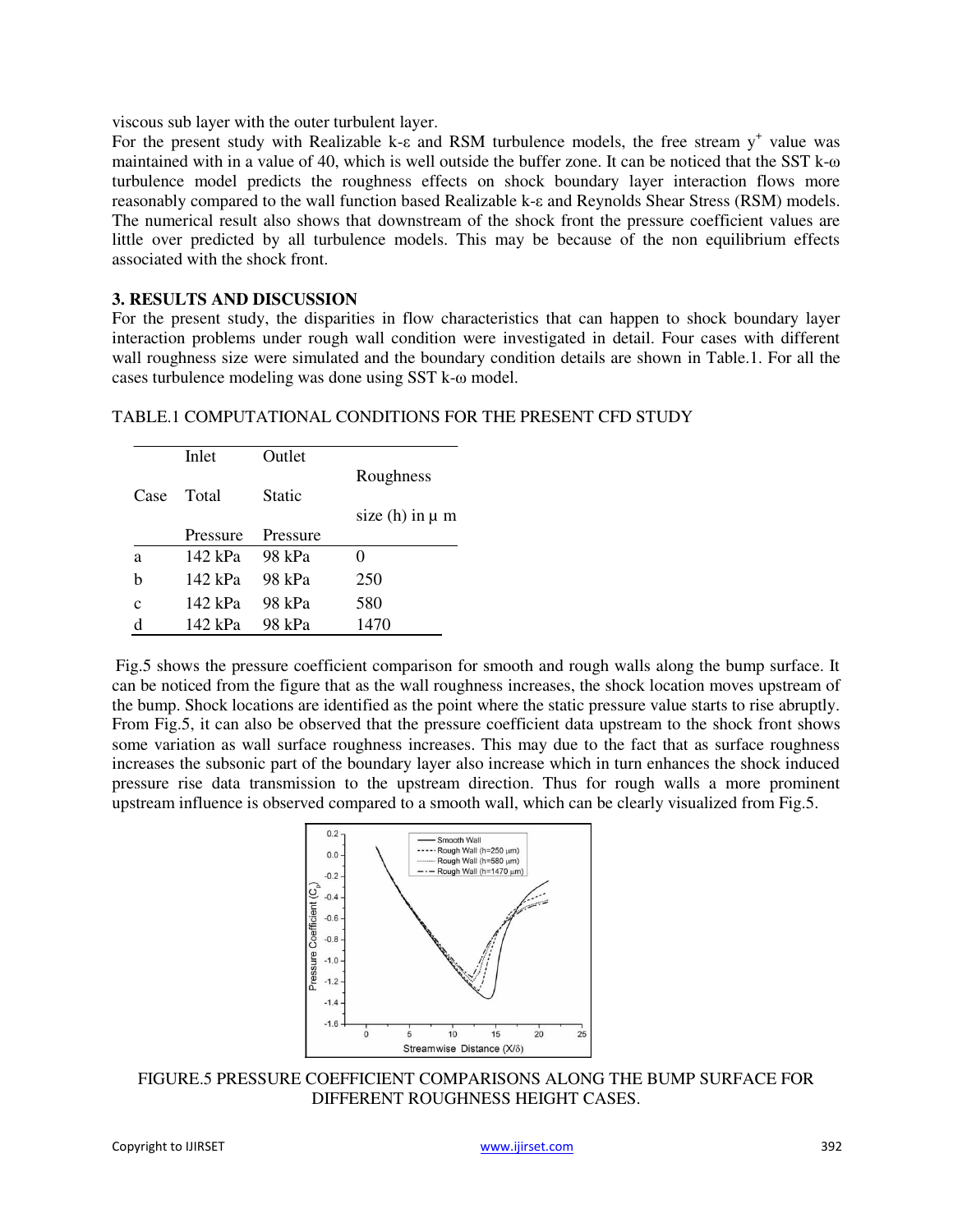The roughness effect can significantly affect the supersonic flow acceleration in the divergent part of the bump. As the roughness height increases the mean flow acceleration across the divergent bump section will be reduced due to the elevated wall friction effects. Generally, in a diverging supersonic flow section, shock front location is such that the downstream static pressure matches with the outlet static pressure condition. Since for a roughened wall the static pressure just behind the shock will be increased due to the flow speed reduction, lower shock strength is required to elevate the static pressure to the required level. This is the main reason for the upstream shift in shock location for a rough wall compared to smooth wall.



FIGURE.6 SHOCK STRENGTH  $(P_2/P_1)$  COMPARISONS FOR DIFFERENT ROUGHNESS HEIGHT CASES

Fig.6 shows the shock strength variation for simulations with different surface roughness height values. The shock strength is defined as the ratio of downstream static pressure  $(P_2)$  to the upstream static pressure  $(P_1)$  across the shock front. From Fig.6 it can be clearly observed that the shock strength reduces as the wall roughness height increases.



FIGURE.7 WALL SHEAR STRESS DISTRIBUTIONS ALONG THE BUMP SURFACE FOR DIFFERENT ROUGHNESS HEIGHT CASES.

Fig.7 shows the wall shear stress variation for different roughness height simulations. It can be observed that the point where the shear stress suddenly dips across the bump, the shock location, moves upstream with increase in roughness. The position where the shear stress reaches a value of zero marks the initiation of separation and when the shear stress value starts to climb up from a value of zero marks the reattachment point. It can be noticed that the separation reattachment distance decreases with increase in wall roughness. The main reason for this is that the shock strength decreases with increases in roughness and the pressure gradient required for the flow separation decreases. The surface roughness can also lead to separation in shock boundary layer flows if the boundary layer thickness is sufficiently enhanced by the